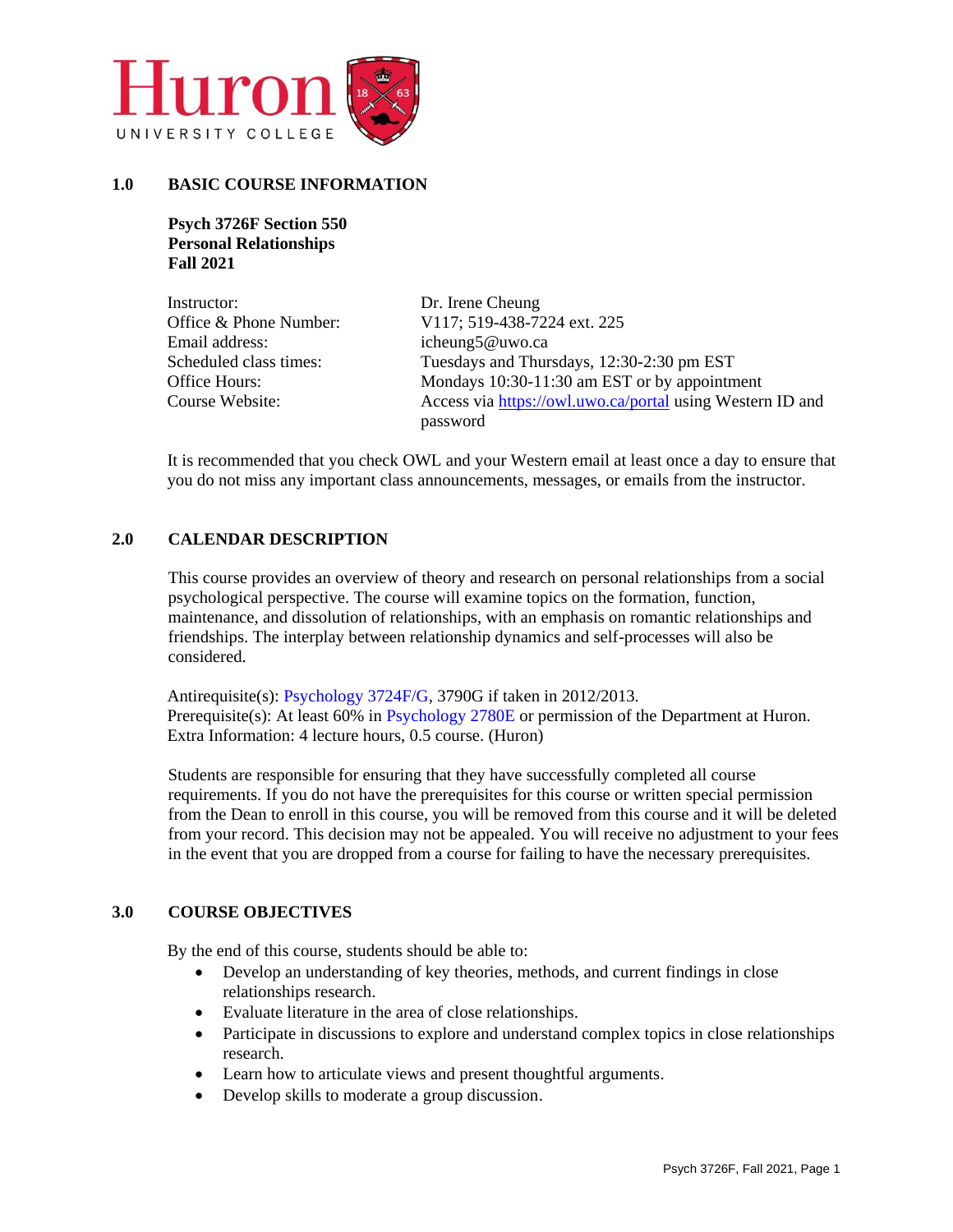- Reflect on the application of close relationships research in our everyday experiences.
- Communicate research findings to a general audience.

#### **4.0 DESCRIPTION OF CLASS METHODS**

This is a seminar course with multiple components. Students should be prepared to do the following:

- 1. Complete assigned readings prior to discussions.
- 2. Write a critical reflection on the assigned readings.
- 3. Participate in weekly discussions based on the assigned readings.
- 4. Facilitate one discussion during the course and reflect on the facilitation.
- 5. Present research findings on a topic related to relationships to a general audience at the CURL Fall Exhibition (virtual).

# **5.0 READINGS AND OTHER SOURCES**

The reading list for the course will be posted on OWL and will be accessible through the library.

# **6.1 SCHEDULE OF DUE DATES FOR COURSE WORK**

| <b>Course Component</b>        | <b>Due Date</b>                    | % of Final Mark |
|--------------------------------|------------------------------------|-----------------|
| Participation                  | Weekly                             | 20              |
| Discussion facilitation        | Once during the term               | 20              |
| <b>Facilitation reflection</b> | One week after facilitation        | 15              |
| Weekly reflection              | Weekly, due Mondays at 12 pm, noon | 25              |
| Research Project               | Nov 12, 2021                       | 20              |

# **6.2 METHOD OF EVALUATION**

Each method of evaluation will have a more detailed description and grading rubric posted on OWL.

1. **Participation (20%).** Each week, students will meet as a group to discuss the set of assigned readings to think more deeply about the readings. These discussions will encourage students to actively listen to others' viewpoints, articulate what they have learned in their own words, and share their own perspectives. Students can also learn to challenge each other's assumptions in a respectful manner.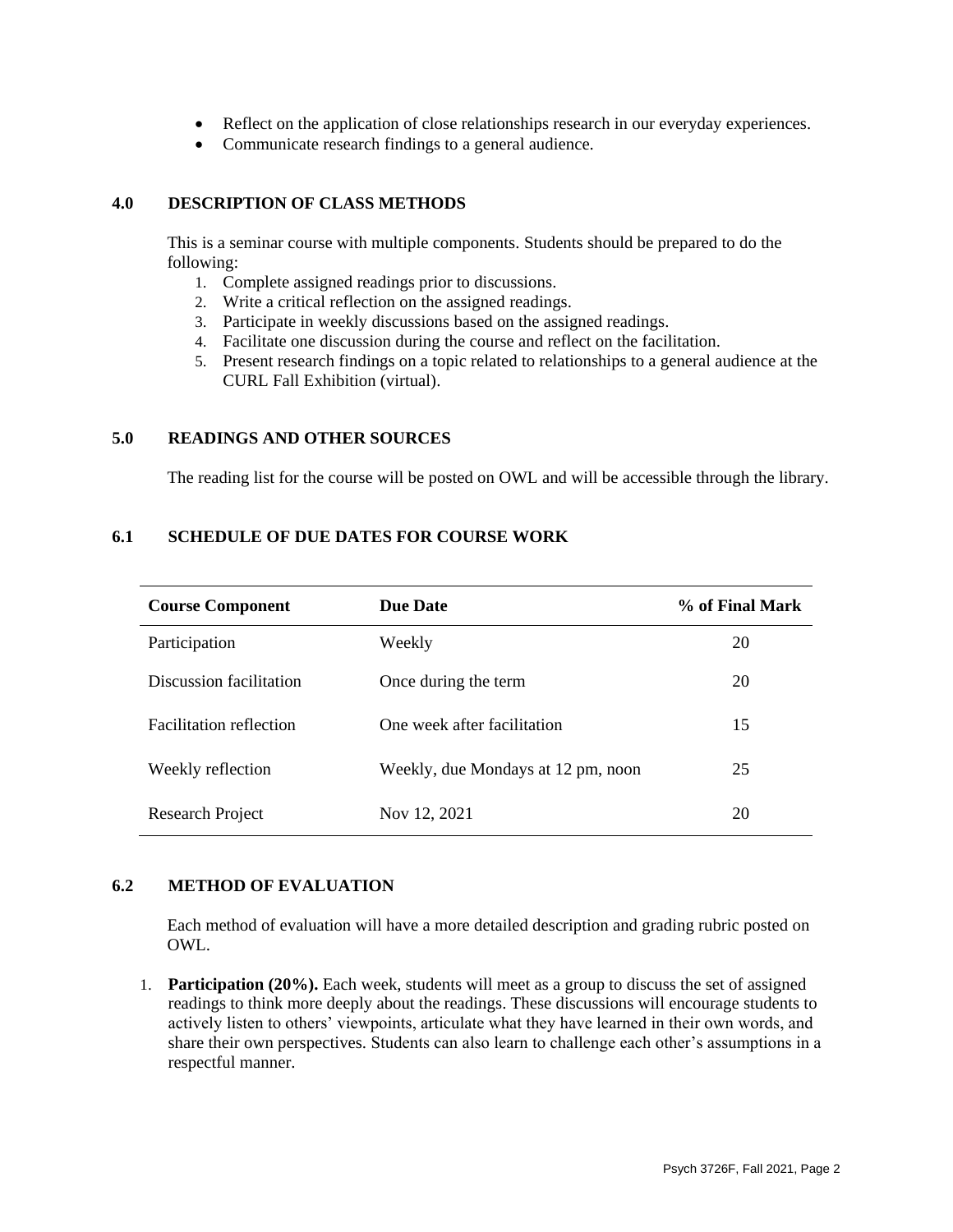- 2. **Discussion facilitation (20%).** Once during the term, students will be working in small groups to facilitate a class discussion. The discussions will take place during our Tuesday class meetings. Facilitators will be responsible for generating high quality questions to stimulate discourse among students. These questions should help reinforce key points from the readings, question the assumptions made by the researchers (i.e., playing devil's advocate), and help students make connections between the readings. Students may also bring in other content, such as pop culture examples, to engage the students.
- 3. **Facilitation reflection (15%).** Students will be asked to write a reflection following their facilitation (due one week after the facilitation). The reflection will ask students to write about their insights into the topic (based on the discussion), what they feel students learned from the discussion, and describe what they learned from facilitating the discussion.
- 4. **Weekly reflection (25%).** Each week, students will be required to write a short reflection paper (about 250 words) on the set of assigned readings. These reflections will be on Mondays at 12 pm, noon, before the discussion on Tuesday. These reflections are not summaries of the readings, but rather an opportunity for students to write about their thoughts and reactions to the readings. For example, students can discuss connections with the readings and their own personal experiences or question their prior assumptions about the topic. Students should discuss an idea in depth rather than discussing many ideas in brief. Students who are facilitating a discussion will not need to write their weekly reflection as they will be writing a reflection following their facilitation. The lowest reflection grade will be dropped from students' final grade.
- 5. **Research project (20%).** Students will be working in small groups on a research project to answer a question that they would like to know about relationships (e.g., Do opposites attract?). Students will then conduct a literature review and answer their relationship question using psychological research findings. Each group will write an executive summary of the research used to answer their question and create an Instagram post of the findings to present at the CURL Fall Exhibition. The goals of the post are to articulate research findings to a lay audience, generate social engagement, and respond to questions or comments from the audience. Students' grade on the project will be partially based on peer evaluations. More details will be posted on OWL.

# **6.3 SUBMISSION OF WORK AND LATE PENALTIES**

**Submission of work.** Please note that ALL written work must be submitted electronically through the course website, which allows TurnItIn to conduct a plagiarism check (you do not need to go to the TurnItIn website). Please allow ample time for your submission—this means that you should avoid submitting your work last minute. The TurnItIn report can sometimes take a while to generate so submit your paper as early as possible. If you are having issues with your electronic submission, you must contact the instructor BEFORE the deadline. Do NOT submit your paper as an email attachment to the instructor and expect to use that as a record of when you submitted your paper as this submission will not contain a TurnItIn report. *Again, you must submit your written work via the course website, and a TurnItIn report must be included with your submission.*

Late penalties: An electronic copy of written work is due at 11:55 pm EST. Work submitted after the due date and time will be penalized 2% per day (including weekends). After 21 days, the written work will receive a grade of zero. Late penalties will be calculated based on the date and time the work was submitted on OWL. Any extension for legitimate reasons (see Appendix) must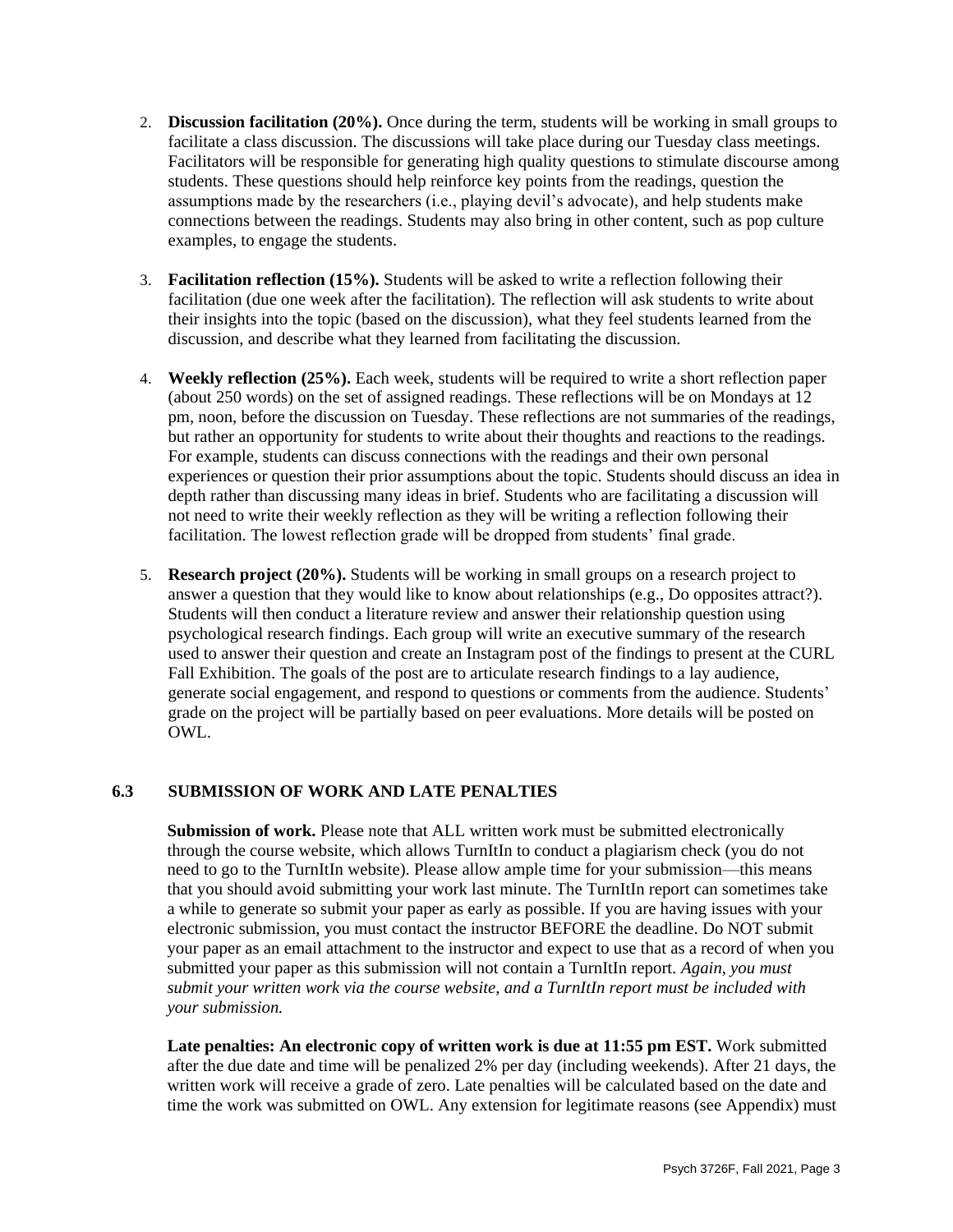be requested BEFORE the due date. **Please note that late reflections will NOT be accepted after the due date.** Students who miss more than one set of discussion posts and comments over the course will have the remaining discussion posts reweighted only with recommendations for accommodation.

# **7.0 TENTATIVE SCHEDULE OF TOPICS**

The reading list for each topic will be posted on OWL. Any changes to the readings or topic dates will be announced in class.

| Week              | <b>Topics</b>                                                |
|-------------------|--------------------------------------------------------------|
| Sep 9             | Introduction to the Course                                   |
| Sep 14            | <b>Influential Theories</b>                                  |
| Sep 21            | Attraction                                                   |
| Sep 28            | Communication                                                |
| Oct 5             | Intimacy                                                     |
| Oct 12            | No discussion                                                |
| Oct 19            | Conflict                                                     |
| Oct 26            | Infidelity and Aggression                                    |
| Nov 2             | <b>Fall Reading Week</b>                                     |
| Nov 9             | <b>Relationship Dissolution</b>                              |
| <b>Nov 16</b>     | <b>Stress and Context</b>                                    |
| Nov <sub>23</sub> | Gender and Sexual Orientation                                |
| Nov 30            | Course Wrap-up                                               |
| Dec 4             | Contribute and participate in CURL Fall Exhibition (Virtual) |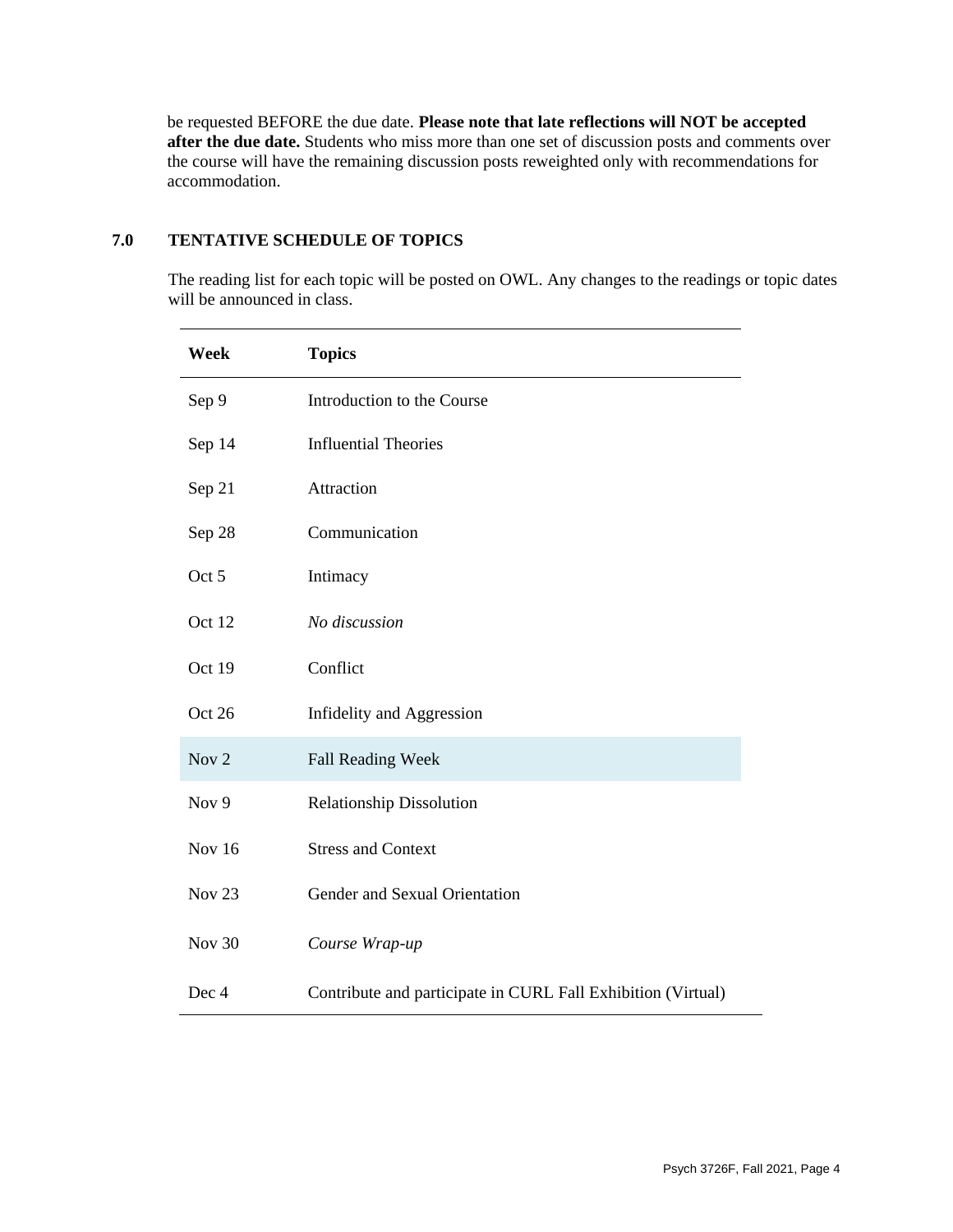# **8.0 POLICY ON GRADING STANDARDS**

Students at Huron University College should consider a grade in the range from 76-80 to be evidence of good performance in a 3000-level Honors Psychology course. Grades in the A (80- 90%) range will only be awarded for performance that is demonstrably superior to the third and fourth-year major or minor standard. A grade of A+ (90-100%) will only be awarded rarely and only for work that is exceptional.

# **Course Grade Expectations**

Please note the Psychology Department policy on Grading Standards:

1000-level course: C grade (60%-69%) as evidence of satisfactory performance in Introductory Psychology.

2100-level course: B– grade (70%-74%) to be evidence of satisfactory performance in a 2100 level Psychology course.

3000-level course: B grade (75%-79%) to be evidence of satisfactory performance in 3000-level Psychology course.

4000-level course: A– grade (80-85%) to be evidence of satisfactory performance in 4000-level Psychology course.

# **9.0 UNIVERSITY POLICIES**

The Senate policies in force for this course (i.e., academic accommodation, accessibility, academic misconduct, course drop dates, and other related university policies) may be found posted on the OWL course site.



# **Appendix to Course Outlines: Academic Policies & Regulations 2021 - 2022**

# **Prerequisite and Antirequisite Information**

Students are responsible for ensuring that they have successfully completed all course prerequisites and that they have not completed any course antirequisites.Unless you have either the requisites for this course or written special permission from your Dean to enroll in it, you may be removed from this course and it will be deleted from your record. This decision may not be appealed. You will receive no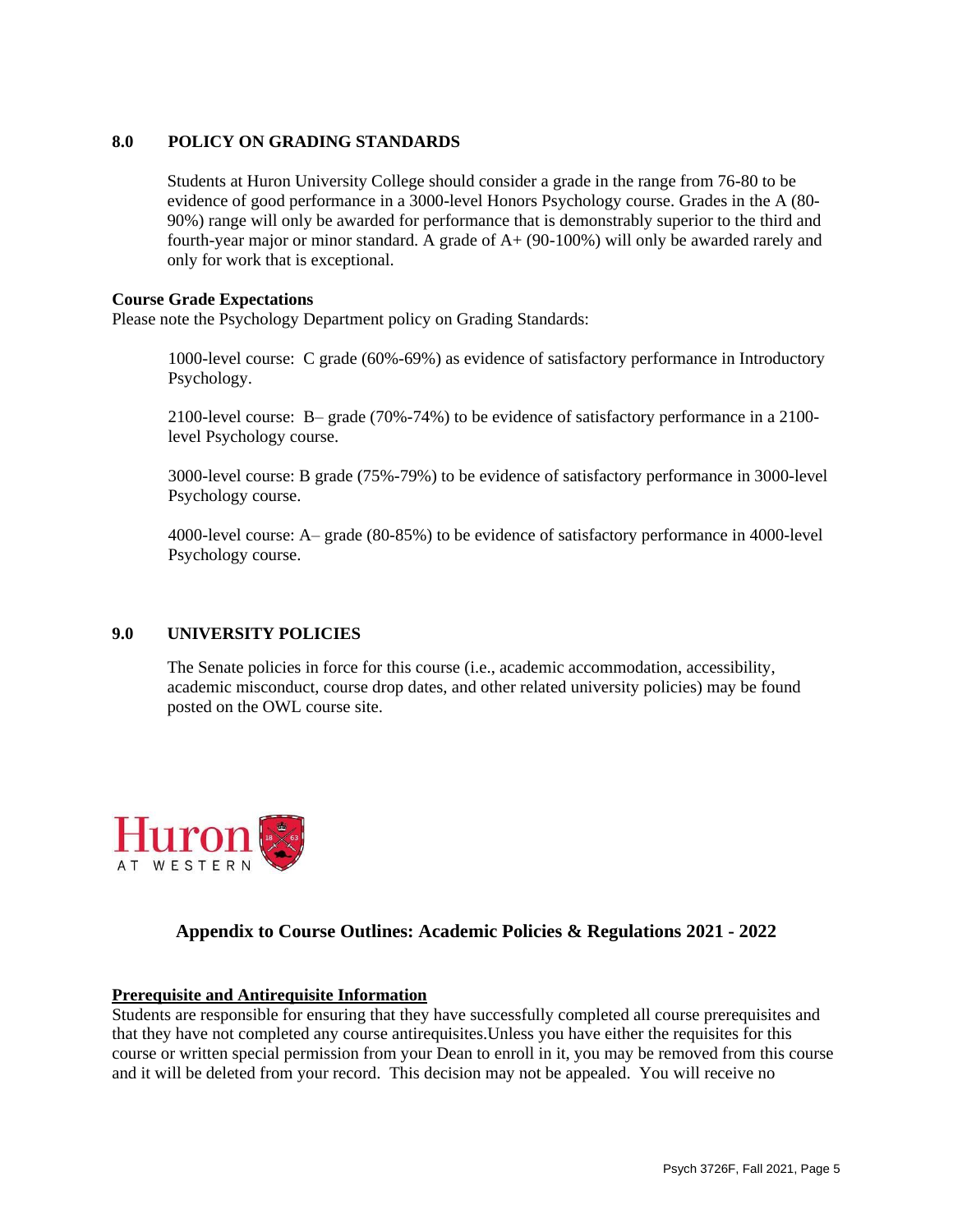adjustment to your fees in the event that you are dropped from a course for failing to have the necessary prerequisites.

## **Pandemic Contingency**

In the event of a COVID-19 resurgence during the course that necessitates the course delivery moving away from face-to-face interaction, all remaining course content will be delivered entirely online, typically using a combination of synchronous instruction (i.e., at the times indicated in the timetable) and asynchronous material (e.g., posted on OWL for students to view at their convenience). Any remaining assessments will also be conducted online at the discretion of the course instructor. In the unlikely event that changes to the grading scheme are necessary, these changes will be clearly communicated as soon as possible.

# **Student Code of Conduct**

Membership in the community of Huron University College and Western University implies acceptance by every student of the principle of respect for the rights, responsibilities, dignity and well-being of others and a readiness to support an environment conducive to the intellectual and personal growth of all who study, work and live within it. Upon registration, students assume the responsibilities that such registration entails. While in the physical or online classroom, students are expected to behave in a manner that supports the learning environment of others. Please review the Student Code of Conduct at: [https://huronatwestern.ca/sites/default/files/Res%20Life/Student%20Code%20of%20Conduct%20-%20R](https://huronatwestern.ca/sites/default/files/Res%20Life/Student%20Code%20of%20Conduct%20-%20Revised%20September%202019.pdf) [evised%20September%202019.pdf.](https://huronatwestern.ca/sites/default/files/Res%20Life/Student%20Code%20of%20Conduct%20-%20Revised%20September%202019.pdf)

#### **Attendance Regulations for Examinations**

A student is entitled to be examined in courses in which registration is maintained, subject to the following limitations:

- 1) A student may be debarred from writing the final examination for failure to maintain satisfactory academic standing throughout the year.
- 2) Any student who, in the opinion of the instructor, is absent too frequently from class or laboratory periods in any course will be reported to the Dean of the Faculty offering the course (after due warning has been given). On the recommendation of the Department concerned, and with the permission of the Dean of that Faculty, the student will be debarred from taking the regular examination in the course. The Dean of the Faculty offering the course will communicate that decision to the Dean of the Faculty of registration.

Review the policy on Attendance Regulations for Examinations here: [https://www.uwo.ca/univsec/pdf/academic\\_policies/exam/attendance.pdf.](https://www.uwo.ca/univsec/pdf/academic_policies/exam/attendance.pdf)

#### **Statement on Academic Offences**

Scholastic offences are taken seriously and students are directed to read the appropriate policy, specifically, the definition of what constitutes a Scholastic Offence, at the following website: [https://www.uwo.ca/univsec/pdf/academic\\_policies/appeals/scholastic\\_discipline\\_undergrad.pdf.](https://www.uwo.ca/univsec/pdf/academic_policies/appeals/scholastic_discipline_undergrad.pdf) The appeals process is also outlined in this policy as well as more generally at the following website: [https://www.uwo.ca/univsec/pdf/academic\\_policies/appeals/appealsundergrad.pdf.](https://www.uwo.ca/univsec/pdf/academic_policies/appeals/appealsundergrad.pdf)

# **Turnitin.com**

All required papers may be subject to submission for textual similarity review to the commercial plagiarism detection software under license to the University for the detection of plagiarism. All papers submitted for such checking will be included as source documents in the reference database for the purpose of detecting plagiarism of papers subsequently submitted to the system. Use of the service is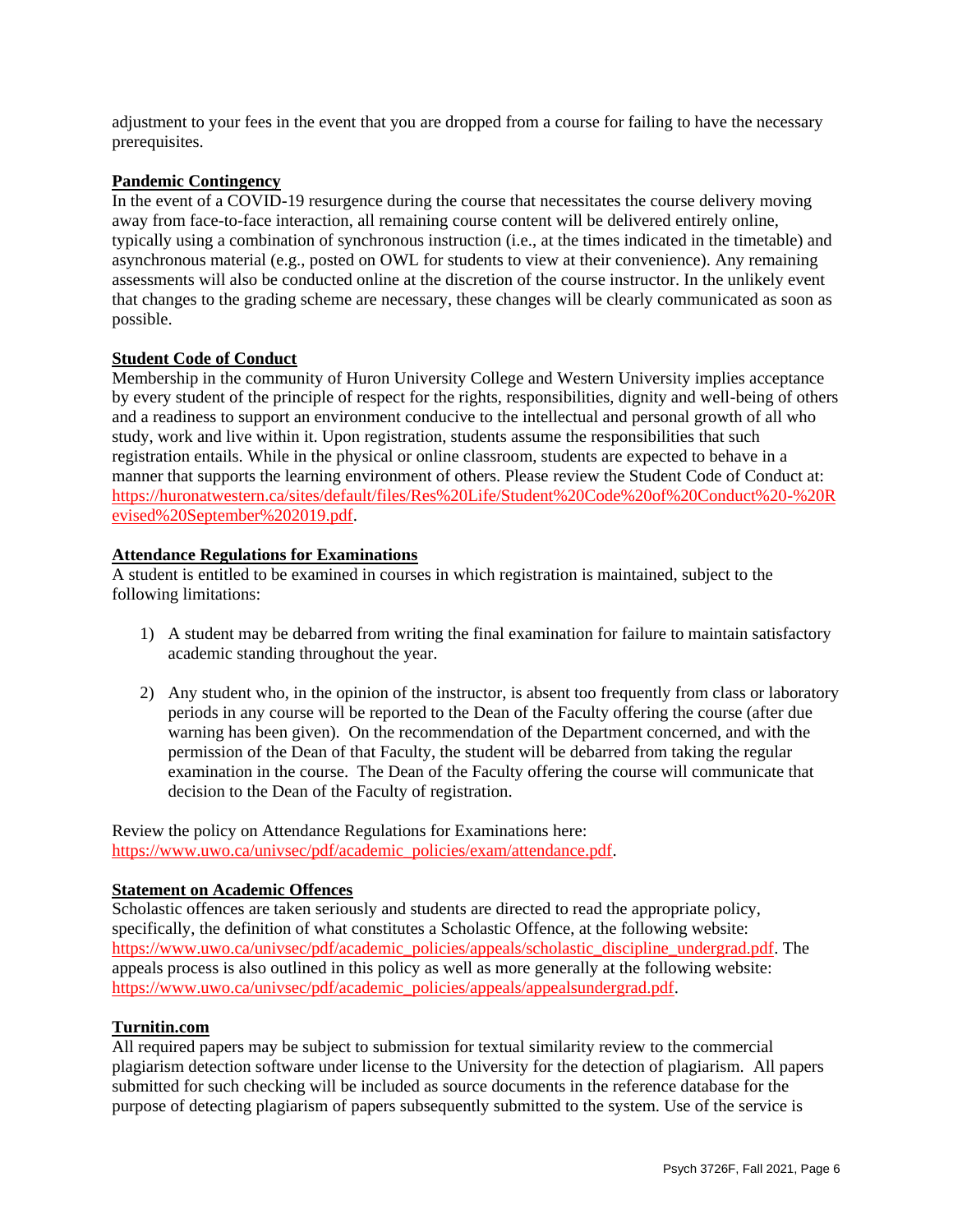subject to the licensing agreement, currently between The University of Western Ontario and Turnitin.com [\(http://www.turnitin.com\)](http://www.turnitin.com/).

# **Statement on Use of Electronic Devices**

It is not appropriate to use electronic devices (such as, but not limited to, laptops, cell phones) in the classroom for non-classroom activities. Such activity is disruptive and distracting to other students and to the instructor, and can inhibit learning. Students are expected to respect the classroom environment and to refrain from inappropriate use of technology and other electronic devices in class.

# **Statement on Use of Personal Response Systems ("Clickers")**

Personal Response Systems ("clickers") may be used in some classes. If clickers are to be used in a class, it is the responsibility of the student to ensure that the device is activated and functional. Students must see their instructor if they have any concerns about whether the clicker is malfunctioning. Students must use only their own clicker. If clicker records are used to compute a portion of the course grade:

- the use of somebody else's clicker in class constitutes a scholastic offence
- the possession of a clicker belonging to another student will be interpreted as an attempt to commit a scholastic offence.

# **Academic Consideration for Missed Work**

Students who are seeking academic consideration for missed work during the semester may submit a selfreported absence form online provided that the absence is **48 hours or less** and the other conditions specified in the Senate policy at

[https://www.uwo.ca/univsec/pdf/academic\\_policies/appeals/accommodation\\_illness.pdf](https://www.uwo.ca/univsec/pdf/academic_policies/appeals/accommodation_illness.pdf) are met.

Students whose absences are expected to last **longer than 48 hours**, or where the other conditions detailed in the policy are not met (e.g., work is worth more than 30% of the final grade, the student has already used 2 self-reported absences, the absence is during the final exam period), may receive academic consideration by submitting a Student Medical Certificate (for illness) or other appropriate documentation (for compassionate grounds). The Student Medical Certificate is available online at [https://www.uwo.ca/univsec/pdf/academic\\_policies/appeals/medicalform.pdf.](https://www.uwo.ca/univsec/pdf/academic_policies/appeals/medicalform.pdf)

All students pursuing academic consideration, regardless of type, must contact their instructors no less than 24 hours following the end of the period of absence to clarify how they will be expected to fulfill the academic responsibilities missed during their absence. **Students are reminded that they should consider carefully the implications of postponing tests or midterm exams or delaying submission of work, and are encouraged to make appropriate decisions based on their specific circumstances.**

Students who have conditions for which academic accommodation is appropriate, such as disabilities or ongoing or chronic health conditions, should work with Accessible Education Services to determine appropriate forms of accommodation. Further details concerning policies and procedures may be found at: [http://academicsupport.uwo.ca/.](http://academicsupport.uwo.ca/)

# **Policy on Academic Consideration for a Medical/ Non-Medical Absence**

# **(a) Consideration on Medical Grounds for assignments worth** *less than 10%* **of final grade: Consult Instructor Directly and Contact Academic Advising**

When seeking consideration on **medical grounds** for assignments worth *less than 10%* of the final course grade, and if the student has exceeded the maximum number of permissible Self-Reported absences, the student should contact the instructor directly. The student need only share broad outlines of the medical situation. The instructor **may** require the student to submit documentation to the academic advisors, in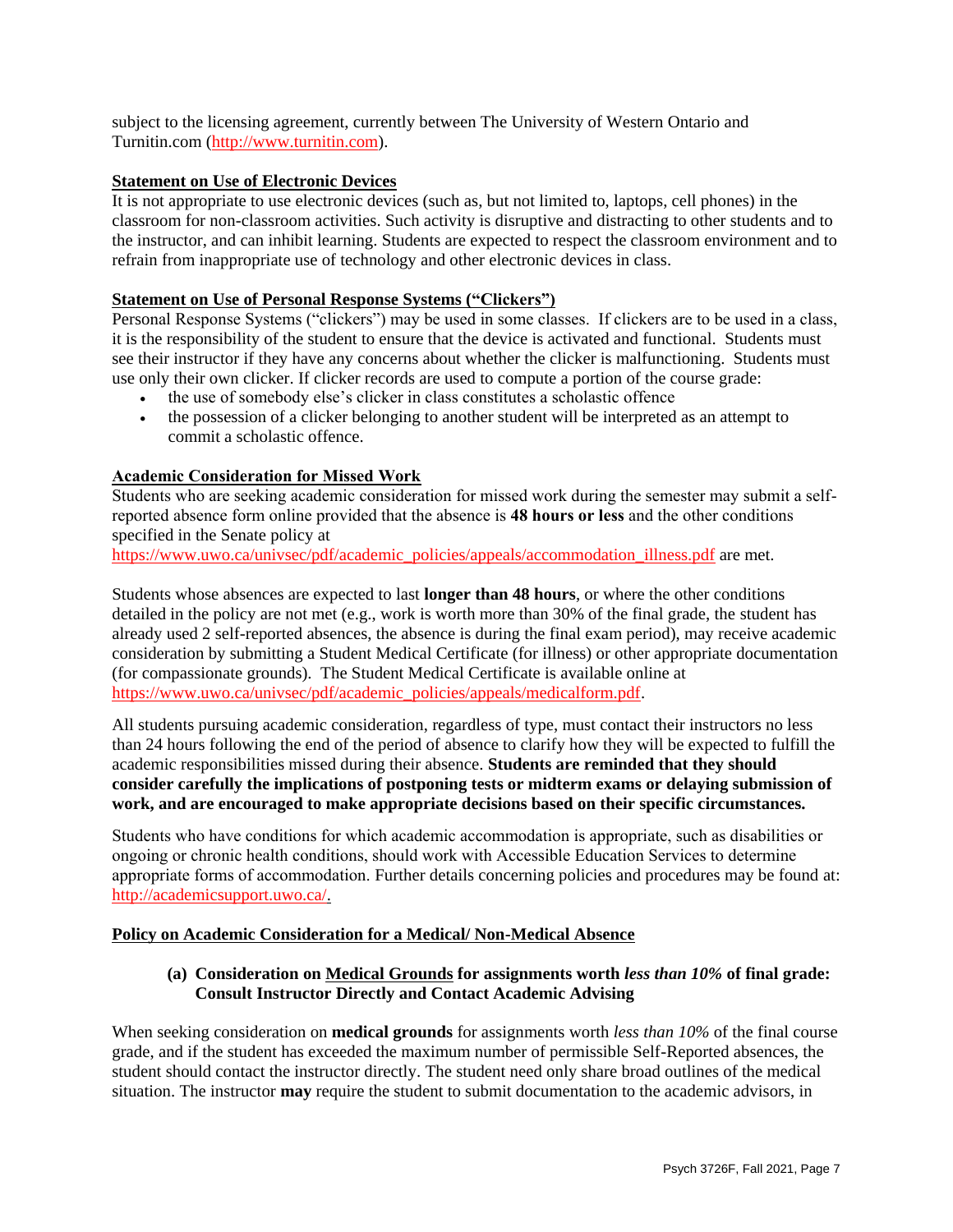which case she or he will advise the student and inform the academic advisors to expect documentation. If documentation is requested, the student will need to complete and submit the [Student Medical Certificate.](https://www.uwo.ca/univsec/pdf/academic_policies/appeals/medicalform_15JUN.pdf) The instructor may not collect medical documentation. The advisors will contact the instructor when the medical documentation is received, and will outline the severity and duration of the medical challenge as expressed on the Student Medical Certificate and in any other supporting documentation. The student will be informed that the instructor has been notified of the presence of medical documentation, and will be instructed to work as quickly as possible with the instructor on an agreement for accommodation.

# **(b) Consideration on Non-Medical Grounds: Consult Huron Support Services/Academic Advising, or email [huronsss@uwo.ca.](mailto:huronsss@uwo.ca)**

Students seeking academic consideration for a **non-medical** absence (e.g. varsity sports, religious, compassionate, or bereavement) will be required to provide appropriate documentation where the conditions for a Self-Reported Absence have not been met, including where the student has exceeded the maximum number of permissible Self-Reported. All consideration requests must include a completed [Consideration Request Form.](https://huronatwestern.ca/sites/default/files/Forms/Academic%20Consideration%20Request%20Form%202020.pdf) Late penalties may apply at the discretion of the instructor.

Please review the full policy on Academic Consideration for medical and non-medical absence at: [https://www.uwo.ca/univsec/pdf/academic\\_policies/appeals/accommodation\\_illness.pdf.](https://www.uwo.ca/univsec/pdf/academic_policies/appeals/accommodation_illness.pdf) Consult [Huron](https://huronatwestern.ca/student-life/student-services/academic-advising/)  [Academic Advising](https://huronatwestern.ca/student-life/student-services/academic-advising/) at [huronsss@uwo.ca](mailto:huronsss@uwo.ca) for any further questions or information.

# **Support Services**

For advice on course selections, degree requirements, and for assistance with requests for medical accommodation, students should email an Academic Advisor in Huron's Student Support Services at [huronsss@uwo.ca.](mailto:huronsss@uwo.ca) An outline of the range of services offered is found on the Huron website at: [https://huronatwestern.ca/student-life/student-services/.](https://huronatwestern.ca/student-life/student-services/)

Department Chairs, Program Directors and Coordinators are also able to answer questions about individual programs. Contact information can be found on the Huron website at: [https://huronatwestern.ca/contact/faculty-staff-directory/.](https://huronatwestern.ca/contact/faculty-staff-directory/)

If you think that you are too far behind to catch up or that your workload is not manageable, you should consult your Academic Advisor. If you are considering reducing your workload by dropping one or more courses, this must be done by the appropriate deadlines. Please refer to the Advising website, <https://huronatwestern.ca/student-life/student-services/academic-advising/> or review the list of official Sessional Dates on the Academic Calendar, available here: [http://www.westerncalendar.uwo.ca/SessionalDates.cfm.](http://www.westerncalendar.uwo.ca/SessionalDates.cfm)

You should consult with the course instructor and the Academic Advisor who can help you consider alternatives to dropping one or more courses. Note that dropping a course may affect OSAP and/or Scholarship/Bursary eligibility.

Huron Student Support Services:<https://huronatwestern.ca/student-life/student-services/> Office of the Registrar: <https://registrar.uwo.ca/> Student Quick Reference Guide:<https://huronatwestern.ca/student-life/student-services/#1> Academic Support & Engagement:<http://academicsupport.uwo.ca/> Huron University College Student Council: [https://huronatwestern.ca/student-life/beyond](https://huronatwestern.ca/student-life/beyond-classroom/hucsc/)[classroom/hucsc/](https://huronatwestern.ca/student-life/beyond-classroom/hucsc/)  Western USC:<http://westernusc.ca/your-services/#studentservices>

**Mental Health & Wellness Support at Huron and Western**